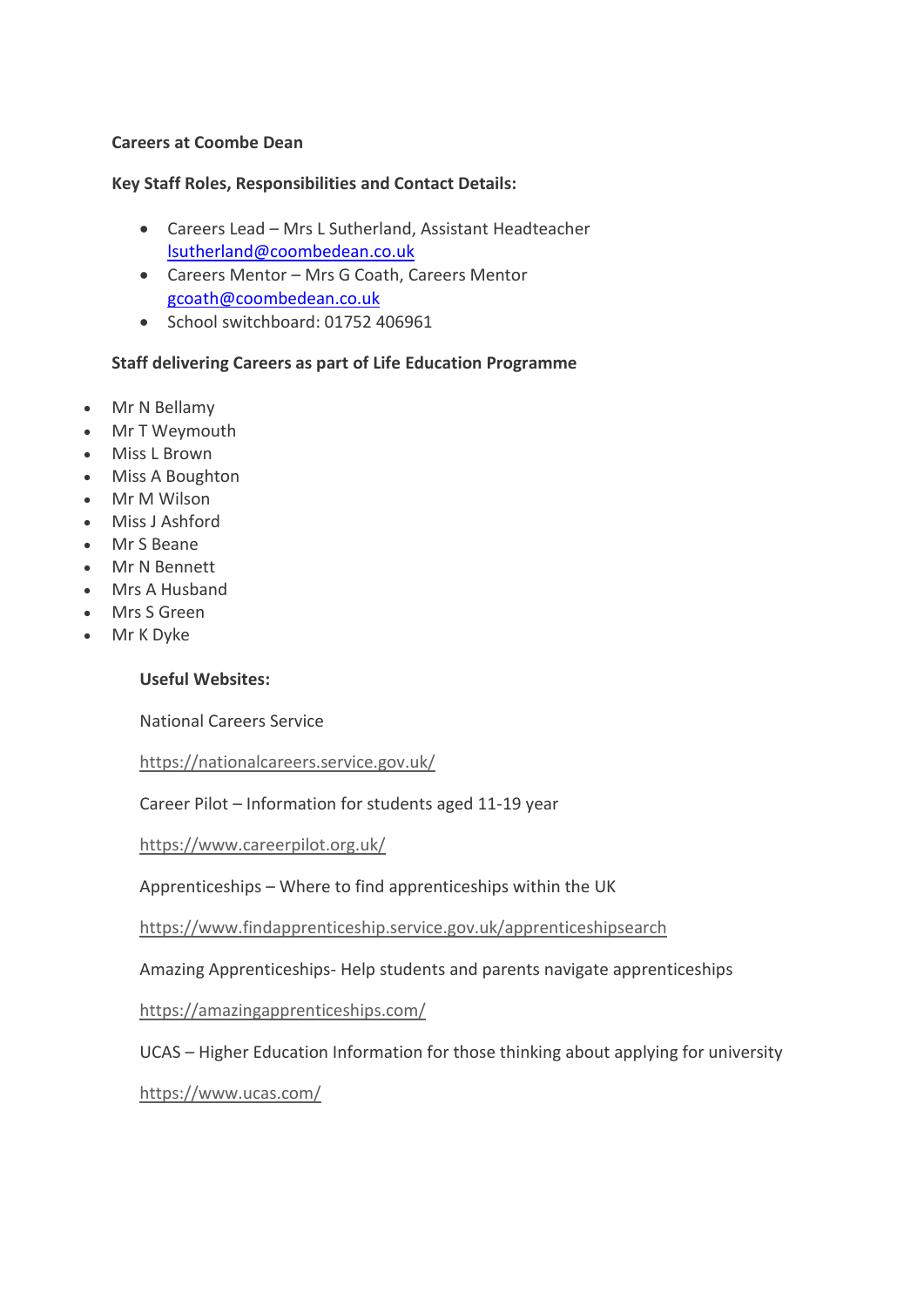# **Careers Provision**

Careers provision at Coombe Dean School is fully mapped to address the national framework for good careers guidance known as 'The Gatsby Benchmarks'. They are listed below:

- 1. A stable careers programme
- 2. Learning from career and labour market information
- 3. Addressing the needs of each pupil
- 4. Linking curriculum learning to careers
- 5. Encounters with employers and employees
- 6. Experiences of workplaces
- 7. Encounters with further and higher education
- 8. Personal guidance

# **Careers Education**

Careers Education is delivered to all our students from Year 7-11 as part of the Life Education Curriculum and on three Applied Learning days throughout the year.

In Year 7 our students experience links with local employers during the Applied Learning Days that link to careers and key roles.

In Year 8 the focus is on Employment Areas and understanding local Labour Market Information. Students also complete an Innovation challenge and consider how to develop a 'can-do attitude'.

In Year 9, students study employability skills. As part of the Careers Learning Day in March students will be given an aspirational choice of University to visit for the day. This included Falmouth, Plymouth, Marjon's and Exeter linking this with the area of careers they are interested in. They also are given support with their 'Choices' activities that complement the Year 9 Option Process.

The emphasis in Year 10 is on Employability and Work Experience. All Year 10 students are required to complete a week of Work Experience during Enrichment Week, which takes place in the summer term. Students are also given the opportunity to visit the South West Skills Roadshow.

In Year 11, activities are designed to support our students in making their Post 16 decisions. This includes visits to the Apprenticeship Roadshow in Exeter Arena. As part of the Careers Learning Day in March students will be given an aspirational choice of University to visit for the day. This includes Falmouth, Plymouth, Marjons and Exeter linking this with the area of careers they are interested in.

Post 16, our students complete a range of Employability and Careers activities as part of their tutorial programme including a visit to the Higher Education Conference and a work experience placement in the summer of Year 12.

In addition to the Careers Curriculum we offer a range of Careers Enrichment events, through the Careers Department and across different subject areas and departments. These